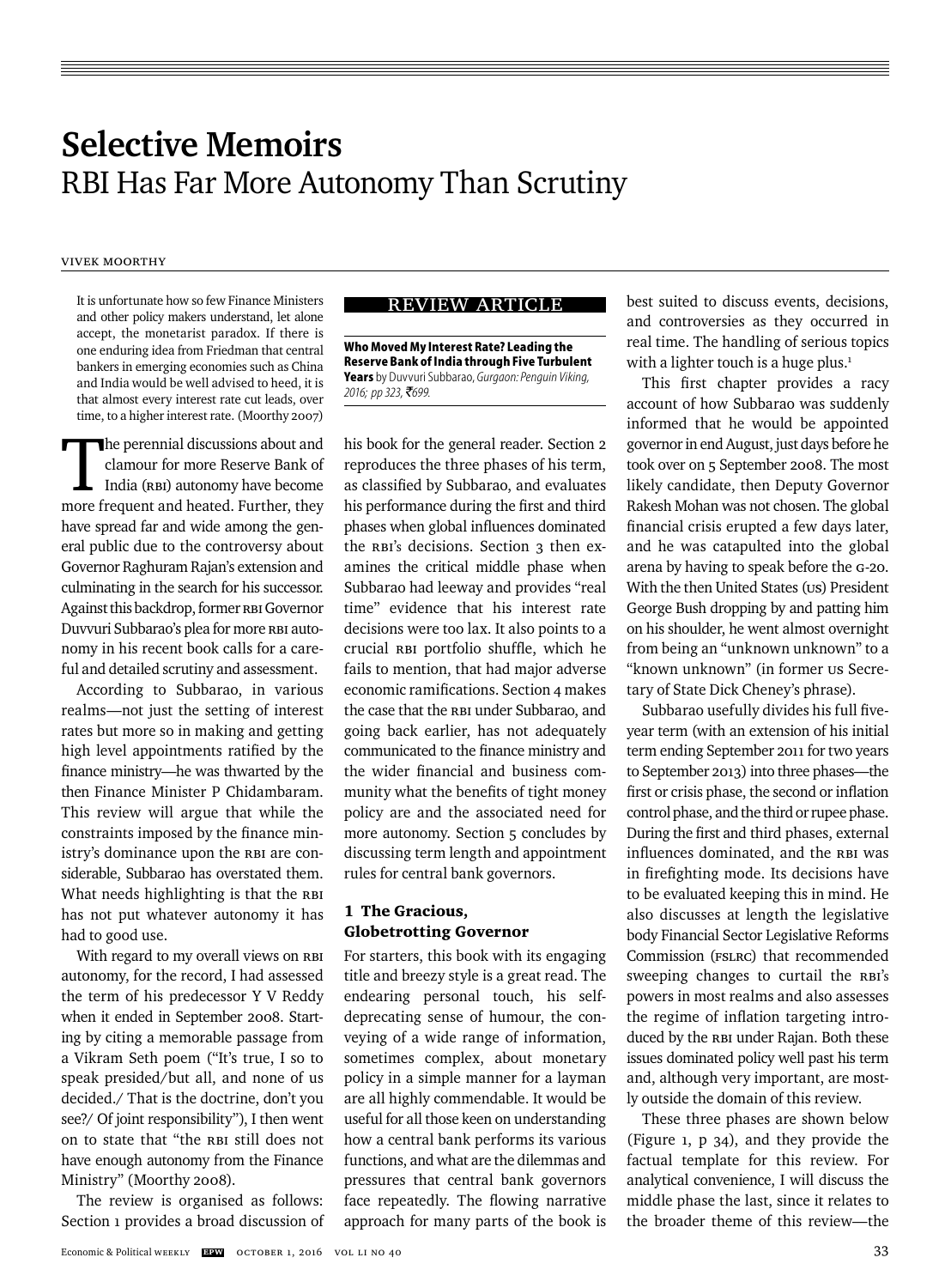#### **Figure 1: The Three Phases of Subbarao's Regime: Monetary Policy Rates**



Source: *Handbook of Statistics on Indian Economy*, RBI.





Source: *Handbook of Statistics on Indian Economy*, RBI.

ill-informed decisions of RBI, made without much scrutiny.

#### 2 The Crisis and Rupee Phases

During the first or global financial crisis phase (September 2008–March 2010), Subbarao reacted quite boldly early on, dropping the repo rate sharply from 9% in September 2008 to 4.75% by April 2009, with similar large moves for the reverse repo rate (Figure 1). It is the case that due to financial market pressures at the repo window, he would have had to ease at some point. Nevertheless, as a greenhorn governor, for his quick and pre-emptive handling of the crisis, narrated in the chapter, "Baptism by Fire," he deserves much kudos.

The third or rupee phase was when almost all emerging economy currencies tumbled. This drop was part of the "taper tantrums" of the global financial markets in response to then US Federal Reserve Chairman Ben Bernanke's 22 May 2013 statement that the Federal Reserve would scale back its purchase of long-term

bonds. The rupee tumbled to an all-time low of close to  $\bar{\tau}$ 69 against the dollar in intra-day trading on 28 August 2013, and then recovered after Rajan took over as the RBI chief. In fact in early August, when the rupee fell sharply past  $\bar{\tau}61$ , the appointment of Rajan, then chief economic advisor to the government, as RBI Governor was announced during trading hours. This indicates the enormous importance by policymakers to the exchange rate.

The rupee's tumble in August 2013, over and above the general May rout, was laid at Subbarao's door, since other emerging market currencies did not fare so badly then. Most of the harsh critiques of his competence have been based on this last phase. This is partly because people typically tend to recall the latest period, partly because the rupee fell so sharply, and mainly because it recovered sharply after Rajan took over as governor. However, the situation is more complex. His performance during this period is a mixed bag, as explained below, and does not warrant harsh criticism.

Some licence raj type measures that he imposed, such as raising the customs duty on gold and then banning categories of gold imports as an emergency measure in August 2013, can be criticised. Banning individuals from buying gold is a restriction on basic economic freedom. Unfortunately, Subbarao does not see it that way—"the need to impose restrictions on gold imports to reduce the current account deficit was obvious" (p 122). Further, in that panicky situation, far from supporting the rupee, these measures may have contributed to the rupee's tumble.

In a later chapter titled "Goldfinger Governor," he narrates how the RBI purchased 200 tonnes of gold from the International Monetary Fund (IMF) in November 2009, a huge transaction that was completed very smoothly, and for which the RBI was complimented by the *Financial Times* of London. He then admits the irony of RBI's gold purchases being followed by the ban on gold imports for what can be called AAA (*aam aadmi aurat*  [common man and woman]) entities. He justifies the ban by the need to curb speculative purchases. Granted that there was a speculative bubble in gold demand in 2013 boosting imports, these are typically small in relation to the huge flows in capital account, or financial transactions. Even if gold imports are large, there is a compelling case to let the rupee weaken instead of restricting gold imports, and/ or deplete foreign exchange reserves to fund the current-account deficit. Forex reserves are meant precisely for that.

To clarify the views expressed here, I am a proponent of moderate capital controls on inflows in general, both to reduce inflows and to reduce rupee volatility, and also some controls on capital outflows. But it is always hard to tell how the currency will react to imposing capital controls. After reducing the amount that could be taken out under the Liberalised Exchange Rate Management System, "the market reaction was swift and brutal... the rupee fell from  $\bar{\tau}$ 61.43 on 13 August to ₹68.36/\$ on 28 August" (p 126) (Figure 2).

If by chance the rupee had rallied on these measures, Subbarao would have been lionised. Curbs on capital flows should have been made earlier during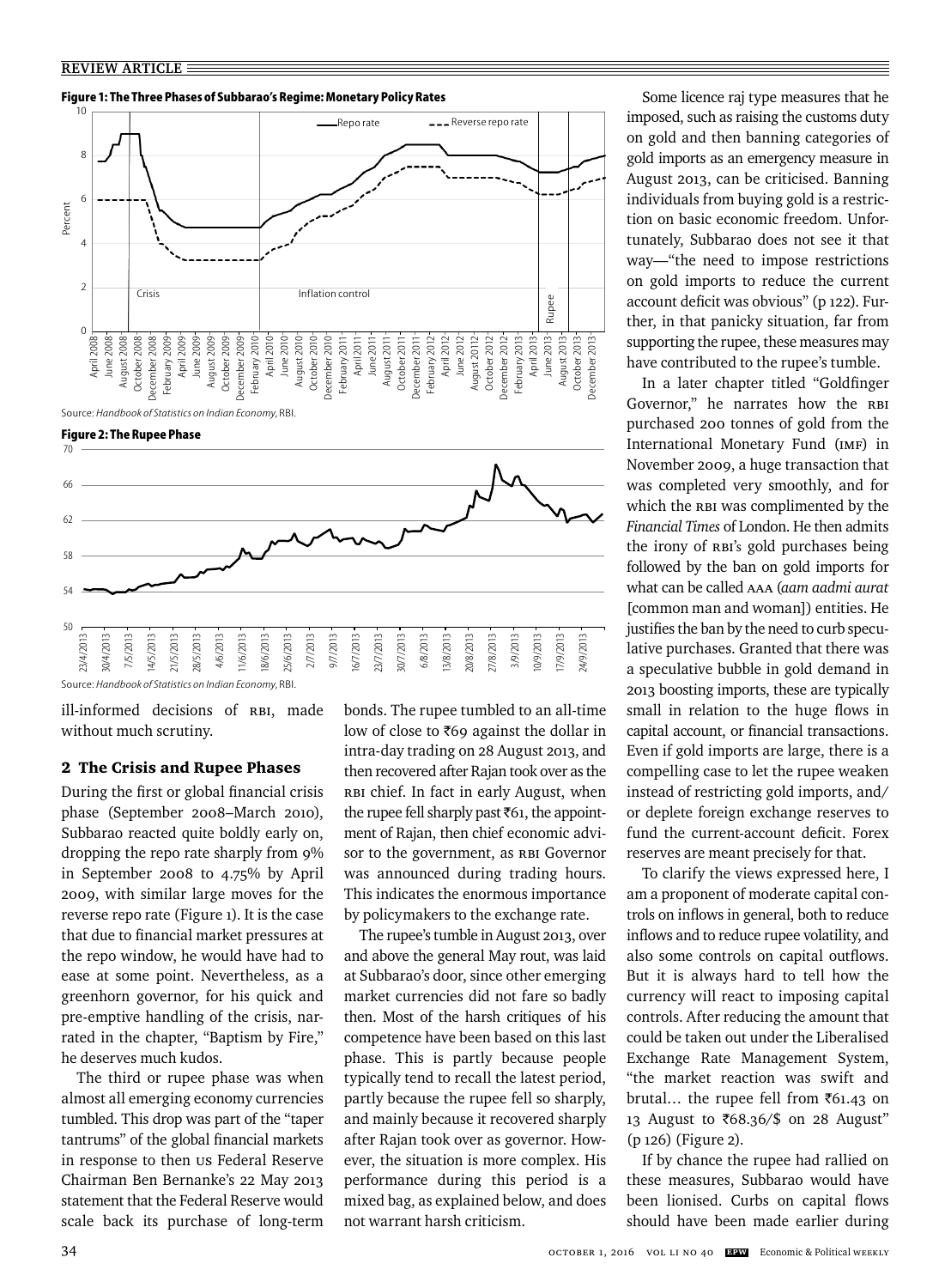2010 to 2012, when there was no external crisis. After liberalising these limits to attract inflows in 2009 when the rupee tumbled, according to me, Subbarao failed to tighten up on inflows, when the crisis eased by late 2009.

As for the rupee's recovery in September 2013, it was due to the offering of very generous terms on swaps to overseas investors, similar to the Resurgent India Bonds in 1998, at the expense of the Indian taxpayer. While Rajan got fulsome credit after he took over for devising these swaps, it turns out Subbarao devised them (p 239). Further, going by some recent newspaper accounts, he did so at the behest of the then Finance Minister Chidambaram! So maybe Chidambaram should get credit for rescuing the rupee in September 2013. In short, in the chaos of the last few weeks and days of Subbarao's term, as during the "fog of war," it is difficult to trace outcomes to specific individual's decisions and attribute blame or praise accordingly.

In the chapter titled "Rupee Tantrums," Subbarao provides a fine discussion of exchange rate management. Common perceptions to the contrary, monetary theory implies that defending the exchange rate or rescuing the rupee is not an end in itself, but a means to the ends—of low inflation and output stability, not growth or exports. Foreign exchange intervention is meant to reduce volatility, not affect the rupee level itself, as he explains. He suggests that the RBI intervention should be based on "more rules and less discretion" (p 134). On this matter, I find myself in his distinguished company, having suggested a blueprint for foreign exchange intervention based on rules. This was done following a financial market crisis around April 2007, when the rupee jumped from  $\overline{\xi}_{44}$  to  $\overline{\xi}_{40}/\overline{\xi}$  in a month, and the call money rate fell to zero. The thorny issues of whether and how to conduct forex intervention can surface anytime.

The main conclusion one can draw from the whole rupee crisis is that India has become too vulnerable to global capital inflows and outflows, and the RBI too preoccupied with the exchange rate, at the expense of vital domestic considerations. Subbarao himself admits this preoccupation when he says, that in July 2013,

"the rupee problem required my undivided attention" (p 124), preventing him from travelling to all the RBI branch offices. This lopsided situation, which has evolved from policies going back to Chidambaram's dream budget of 1997, is not of his doing.

# 3 Lax Monetary Policy Was an Inside Job

This article now turns to mainly evaluate his performance based on the decisions made during the middle stretch from January 2011 to April 2013, about half his total term. In the chapter "Baby Step Subbarao," he justifies his decisions during this main middle phase. Following his first repo rate hike to 3.25% in March 2010, he exited from the crisis phase gradually in small 25 basis points hikes through early 2011. In critiquing this policy, in a paper titled "Rising Food Inflation and India's Monetary Policy," co-authored with a former doctoral student, we wrote, "An aggressive, immediate tightening of 300–400 basis points from the current 5.5%–6.5% range (as of end January 2011) for the repo corridor is called for, unlike the recent 'baby steps' that leaves the RBI way behind on the inflation curve" (Moorthy and Kolhar 2011).

As events transpired, the inflation situation did not adequately improve. Subbarao then hiked by 50 basis points in June 2011, followed by two more rate hikes, bringing the repo rate to 8.5% by end-2011, a cumulative rise of 375 basis points from 4.75% in April 2010. Despite this, inflation remained high through 2012 and 2013, clearly indicating that the early baby steps were not adequate and that the RBI was behind the curve in fighting inflation.

Along with high inflation, growth declined in 2012 and 2013, which is the phenomenon of stagflation. This is precisely as predicted by the shifting Phillips curve, when growth falls after a period of overheating. This fall in growth is often mistaken to be due to supply shocks. I have presented detailed and diverse evidence in seminars and in articles during 2012 and 2013, explaining stagflation based on a Phillips curve and labour supply approach. All this evidence was incorporated into an e-book in 2014, which has now been expanded and would be published soon (Moorthy forthcoming).

Subbarao denies there was stagflation, attributing it to bad preliminary data that got revised (p 55). His denial is flimsy. It is well known that these 2015 gross domestic product (GDP) revisions are questionable (Nagaraj 2015). Further, if we compare five-year averages of growth and inflation for the periods April 2003-March 2008 and April 2008–March 2013, the stagflation is very clear. Over the latter five-year period, average growth dropped by almost 2% while consumer price index (CPI) inflation rose by five percentage points to average 10%. Besides, the GDP growth revisions have had a negligible impact on growth over the five-year period. Data on corporate profit and sales, and the sharp drop in capacity utilisation in 2012 and 2013, provide further evidence of the stagflation.

Subbarao attributed the stagflation to "groupthink" (p 55), but without specifying which group. Apart from a few references in the media, there was little academic literature or newspaper articles stressing stagflation. Insofar as there was groupthink, it was more about food supply shocks. Some economists who have written on the subject are Mohanty (2010), Balakrishnan (2011), Bose (2012), Ghosh and Arora (2013), Rakshit (2011), and many others (cited in Patra, Khundrakpam and George 2014). Some members of the RBI's Technical Advisory Committee also expressed similar views on inflation.

It was also argued within the RBI itself that food inflation, and thus overall inflation, is determined by changing patterns of food consumption—in particular, growing demand for protein (Gokarn 2010). For robust evidence on food and non-food inflation rates from China and ASEAN countries, compared to India, that contradicts this view, see Moorthy (2012a). Instead, it can be argued that policy was lax for various reasons. In early 2010, the RBI introduced a new measure of inflation as its benchmark—non-food manufacturing wholesale price index (WPI). While presumably less volatile than prevailing inflation measures, this was not the case, as has been pointed out by Kolhar (2013).

In his Statistics Day speech, Subbarao (2009) defended the RBI's prevailing use of multiple indicators of inflation, and the emphasis on the WPI instead of the CPI,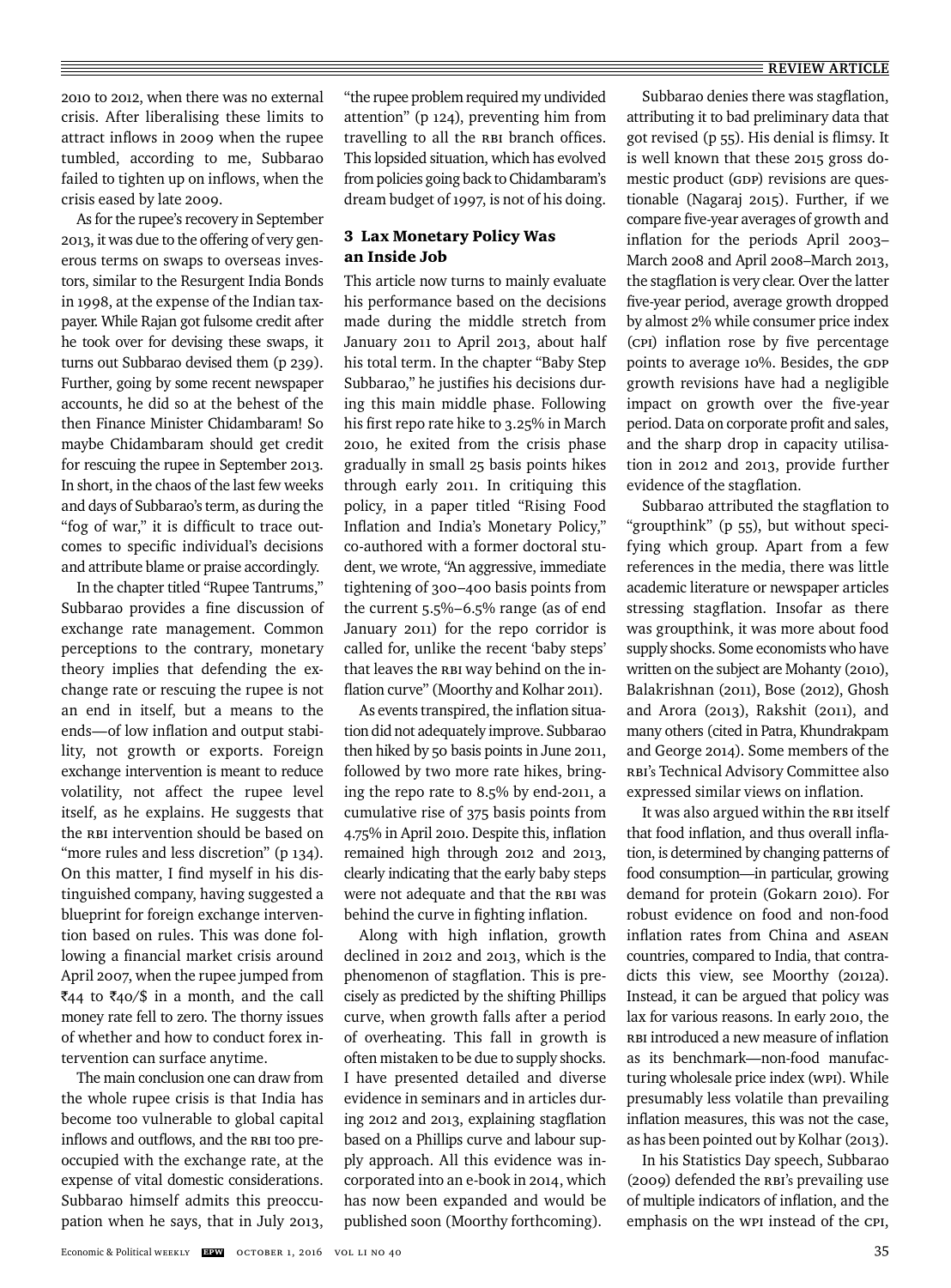on the grounds that there were multiple CPIs and none of them were representative of the full reality of India. He reiterates this justification here ( $p$   $78$ ), stating that controlling inflation based on CPI was only possible later—say after 2013 when a composite all-India CPI, which was started in 2011, providing two years of inflation data. In critiquing this view, we argued that

The notable divergence is really between the movements in the CPIs and the WPI…Randomly choosing any of the CPIs should lead broadly to the same monetary policy decisions. For simplicity, the CPI (Industrial Workers) that is used for wage and other adjustment could be the focus of policy. Even if various CPIs diverged, policy could be based upon a simple or weighted average of them. (Moorthy and Kolhar 2011)

The RBI has had a long tradition of focusing on what I have called the wrong price index (WPI) instead of the correct price index (CPI)! While inflation targeting itself is a complicated matter and should not be mechanically followed (Moorthy 2009, 2014), the switch to CPI that took place as part of the inflation targeting regime post Subbarao, after much struggle, was long overdue.

**Sidelining the prescient deputy governor:** As for Subbarao's claim that he was repeatedly pressurised by Chidambaram to cut rates for much of the time between 2010 and 2012, the facts suggest otherwise. Within the RBI, the seasoned Deputy Governor K C Chakrabarty, with valuable commercial banking experience much earlier, had criticised the monetary policy of 28 July 2010 for not raising rates. A few days later he was stripped of most monetary policy functions and put in charge of the departments of Customer Service, Inspection, Information Technology, and last but not the least the Rajbhasha Department (Basu 2016). While this was a violation of protocol on the deputy governor's part and warranted a reprimand, the penalty imposed was excessive.

Based on the evidence presented earlier, Chakrabarty was way ahead with regard to identifying that the RBI was behind the curve in fighting inflation. If Chidambaram or the finance ministry put pressure on Subbarao to sideline Chakrabarty, that should have been mentioned here. Surprisingly, there is no discussion at all of this vital portfolio reshuffle, with its huge policy impact. Further, a savvy governor who wants to raise rates without antagonising the finance minister should do so by encouraging or allowing his deputies to speak, while keeping quiet himself.

**The big rate cut in 2012:** Further evidence of the RBI's avoidable laxity comes from his decisions in 2012, after he was given an extension in September 2011 for two more years. On 30 March 2012, I had interviewed Subbarao who was the chief guest at the convocation of the Indian Institute of Management (IIM) Bangalore. In that long- and wide-ranging interview, pointing to the recent large open market operations that were pushing long bond yields lower, despite rising gold imports and rising inflation expectations, I stressed that monetary policy was too easy (Moorthy 2012b). The governor seemed to agree. Nevertheless, two weeks later, in mid-April 2012, the RBI aggressively cut the repo rate, then at 8.5%, by 50 basis points! There is no mention of pressure from the finance ministry. This rate cut he justifies by "the indication of a significant drop in inflation"  $(p 55)$ and says that the RBI was "wrong footed," since the inflation data was subsequently revised upwards. He should have known fully well that such revisions are common. The justification of a big rate cut on the basis of a preliminary inflation drop was not warranted. In short, just as during 2010 and 2011, Subbarao's policy in 2012 was also too lax, within the domain of interest rate control that he had.

Overall, during his second inflation control phase, there was a major failure to control inflation. Over his entire fiveyear term, inflation averaged about 10%, and food inflation higher at about 12%. Very recently, Ruchir Sharma has described and discussed what he calls "one of the worst bouts of inflation in India's post-independence history," tracking India's fall in international rankings of inflation. Based on his travels through Rajasthan and Madhya Pradesh in December 2013, he states

In the multi-hued states of India, it is unusual to find two that share an opinion, but this time we were surprised to hear the same chorus everywhere. From the badlands of

Bhind in Madhya Pradesh to the colourful bazaars of Pushkar in central Rajasthan, the neighbourhood barber, the local carpenter, and the small farmer would angrily reel off to the exact rupee the increase in prices for potatoes, ghee, and yes, onions over the last five years... (Sharma 2016: 236-37)

Sharma then attributes the defeat of the Congress party in the 2013 state assembly elections in Rajasthan and Madhya Pradesh and then its sweeping defeat in the national elections in May 2014 to high inflation. Others have too. Insofar as the social fabric of India has fundamentally altered after these elections, both Subbarao and Chidambaram, and all those espousing the food supply shock and protein-centric views of inflation, should reflect on their possible contribution to this outcome.

The economic consequences of the lax policy can and have extended beyond the nasty bout of inflation, which has receded after September 2014, due to a drop in global oil prices and for other reasons. A lingering consequence of the lax policy earlier is that too many bad loans have been made. As a result, when the banking and financial system is saddled with too much debt and too many non-performing assets, then trying to meet an inflation target, as the RBI is doing currently, can come into conflict with maintaining the stability of the banking and financial system.

Overall, with regard to this second phase, one is reminded of this critique of the 1930s Federal Reserve, "Men are far readier to plead—to themselves as to others—lack of power rather than lack of judgment as an explanation of failure" (Friedman and Schwartz 1963: 436).

With the analysis of interest rate phases complete, this review now turns to broader themes.

### 4 The RBI's Failure to Communicate to Finance Ministry

A repeated theme of Subbarao's book is the efforts and initiatives undertaken by the RBI to enhance transparency and communication with the public and also its outreach. His chapter "Demystifying the Reserve Bank" deals with this and outlines at length various measures, certainly laudable, taken by the RBI in this regard. In another chapter, his description of the efforts of senior bankers to practise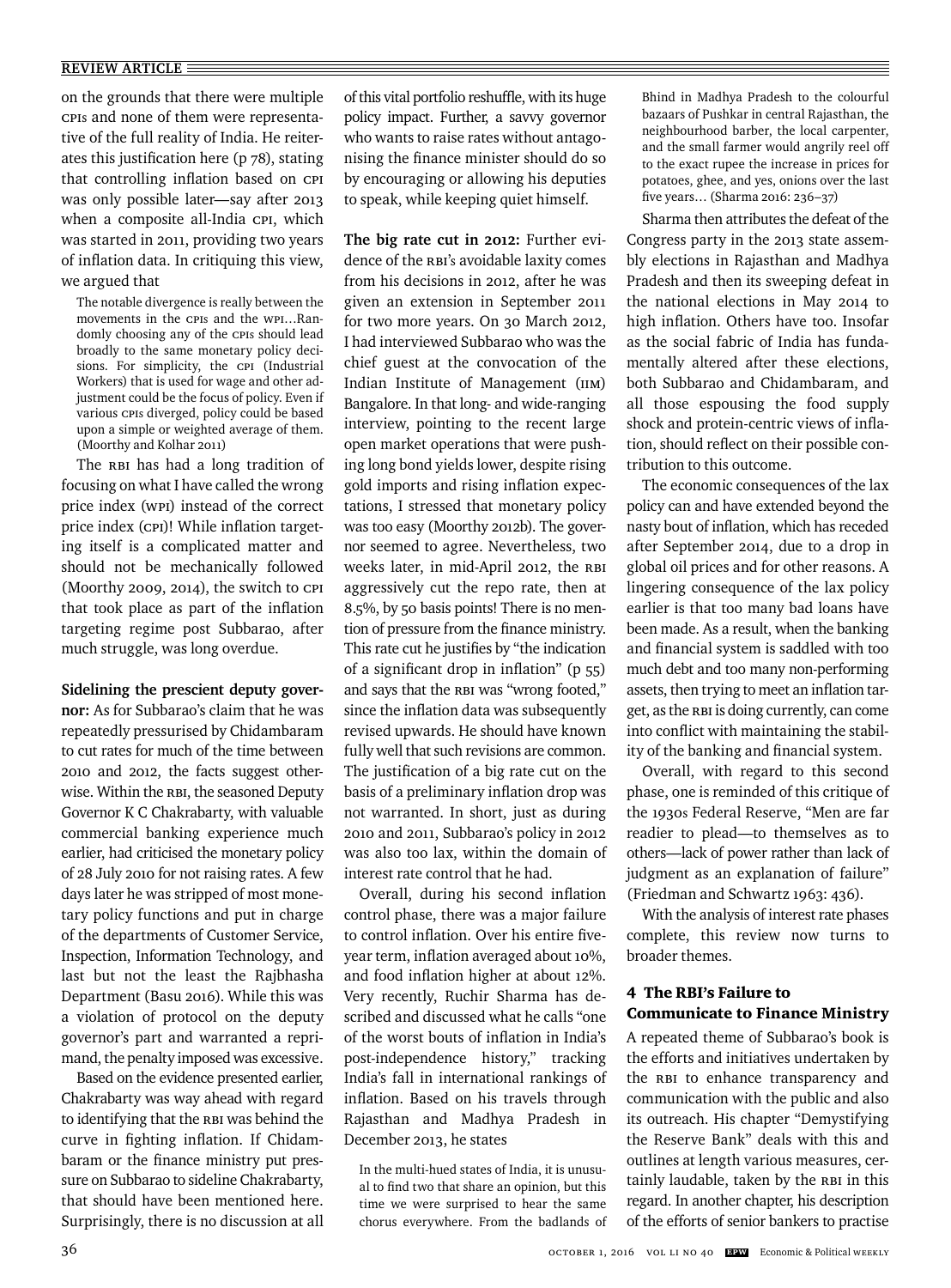

with the hand-held machine used to promote the Banking Correspondent Model in rural areas, to be showcased to the Prime Minister, is quite hilarious.

The more fundamental question is whether the RBI has attempted to clearly communicate to the finance ministry what can be labelled as Milton Friedman's monetarist paradox, that is an easy money policy leads to high interest rates and vice versa (see correspondence with Friedman in Moorthy 2005). This was the central theme of my debate with former RBI Governor Venkitaramanan (1995), who argued that the RBI's hawkish or tight money policy under his successor Governor Rangarajan, which pushed Government of India bond yields to well over 12%, was killing growth. In my rejoinder to him (Moorthy 1995), I made the case for sticking with this policy: interest rates would come down, which they did a few years later, while growth picked up. Venkitaramanan's arguments were similar to those made in May 2016 by the Member of Parliament Subramanian Swamy against "rising and high interest rate" policy under Governor Rajan, although stated in a dovish way.

Figure 3, taken from my class notes for over a decade, provides robust crosscountry evidence for a 25-year period supporting the monetarist paradox. Countries that follow tight money policies, namely those with more independent central banks that aggressively raise rates, have lower policy rates. The most independent central banks of Germany and Switzerland have an index of four while the least independent of Italy has an index

of 1.75.<sup>2</sup> Germany and Switzerland have the lowest interest rates as shown in the figure, while Italy's is the highest, close to 10%.

Explaining precisely how and why this Figure 3 holds is outside the scope of this already lengthy review. Algebraically, the monetarist paradox result can be derived by combining the long-run Phillips curve with the Fisher equation for the interest rate (Moorthy, Singh and Dhal 2000), and then equating a high numerical value of central bank independence with a tight money policy, and vice versa. Further, a case study of Subbarao's umpteen baby steps during 2010 and 2011, using simulations based on this model, can be used to explain why tightening moves do not necessarily imply that policy has tightened. All these connected results have been incorporated into a textbook in progress, titled "Foundations of Financial Macroeconomics."

This correlation is not presented in prevailing textbooks, nor have I come across it in the general central bank literature, although the negative correlation between the index of central bank independence and inflation that Alesina and Summers (1993) and earlier Grilli, Masciandaro and Tabellini (1991) established, has been reproduced in many places.3

In my opinion**,** Figure 3 is perhaps the most convincing evidence that can be mustered to persuade the business community that tight money does not harm them, since it ensures lower interest rates. Have Subbarao or other RBI governors, for that matter over decades, shown and then tried to explain such a plot to the former Finance Minister Chidambaram or to the financial community? If that were the case, then I stand corrected. But I have my doubts, and hereby request Chidambaram to respond to this query.

**Overstating the case for low inflation:** In trying to explain the perennial, global conflict between central bankers and governments, Subbarao starts by discussing the classic Phillips (1958) paper (incidentally on  $p$  58) on inflation and unemployment in the United Kingdom (UK). He then uses Friedman's (1968) extension of Phillips' analysis to the long run, to argue that it is bad policy for central banks to promote growth. Unfortunately, "…the government remained unpersuaded or chose to be unpersuaded" (p 58).

According to me**,** he overstates the rationale for central banks to pursue inflation and ignore growth by promising too much, "in the long run, inflation takes a heavy toll on growth (p 58)," and thereby inviting a sceptical response. At high levels this is true (say above  $20\%$  inflation). When Brazil's inflation dropped from triple digits to single digits in the 1990s, there was a sustained rise in growth. But at lower inflation rates, from the range of 10% down to say 2%, there is no long run trade-off between inflation and growth. Between 1979 and 1989, average inflation in 20 Organisation for Economic Cooperation and Development (OECD) countries came down by about five percentage points*,* from 13.7% to 8.7%, while average GDP growth fell by just 0.2 percentage points to 3.8%. This is robust evidence of no long-run trade-off between them.

More detailed evidence and the rationale for pursuing only low inflation and ignoring growth, and other related considerations are outlined in Moorthy (forthcoming). Without getting into much detail, the RBI's time series econometric exercises over the years, claiming that up to a certain rate inflation promotes growth and then reduces it, are not robust. Earlier their studies claimed, when there was tolerance for higher inflation, that 6% was the growth maximising inflation rate; now  $4\%$  is the inflation target. Subbarao's, and more generally the RBI's, justification for a low inflation target is based on this supposedly U-shaped relationship.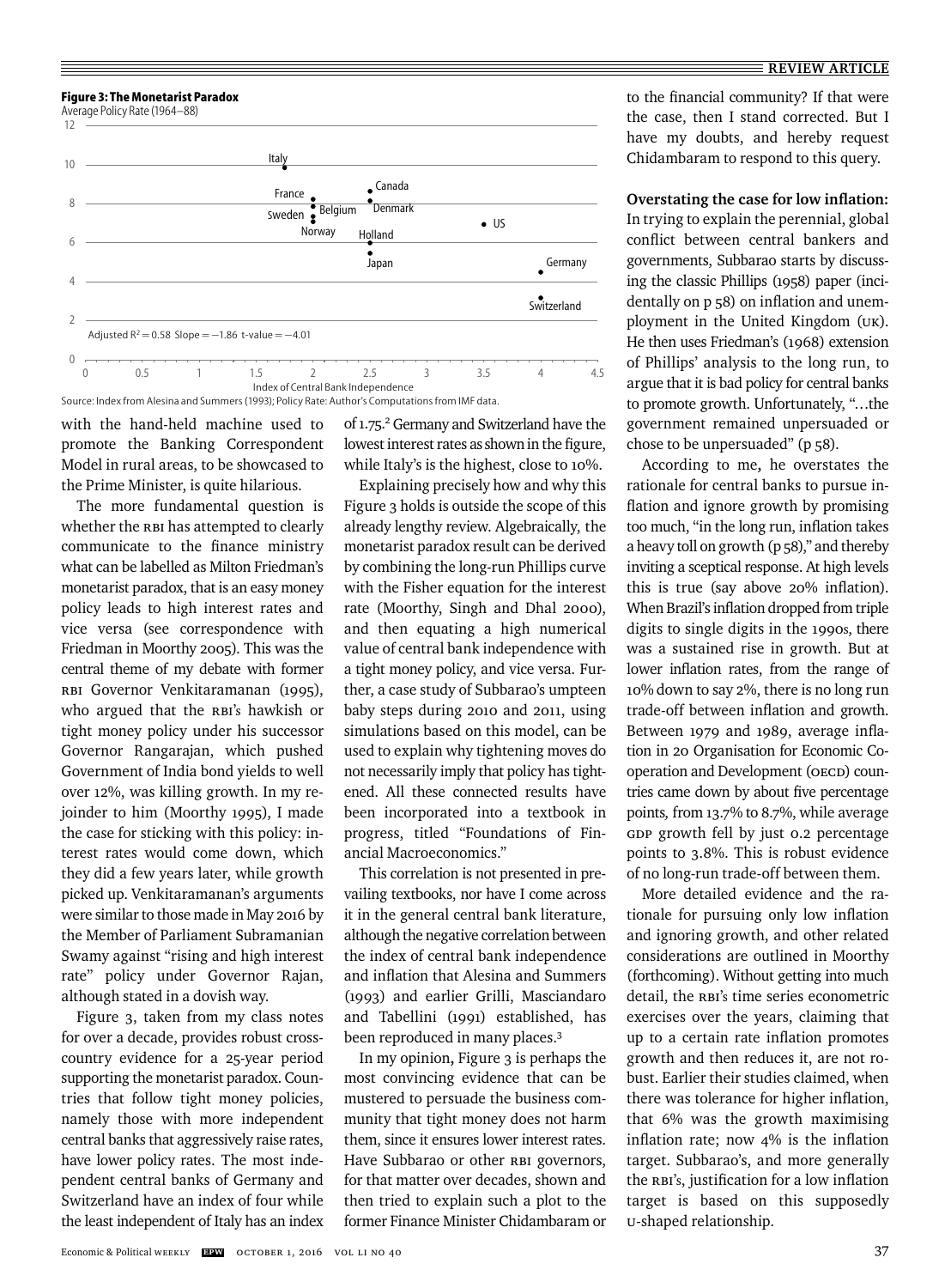Instead, the case for keeping inflation low should be based on a macroeconomic welfare (MEW) function based on inflation and growth. Inflation has various real costs and deleterious effects, some hidden, that may not show up in GDP but will reduce MEW. A 1% rise in growth raises MEW a lot, while a 1% rise in inflation reduces it only a little, especially in developed countries. There are shortrun benefits of accepting say 2% more inflation for, say, a 1% rise in growth. But since in the long run growth cannot be affected by the central bank, and only the inflation remains, monetary policy might as well lower inflation and thus raise MEW.

The RBI has vast resources at its disposal to communicate the rationale for its policies. Apart from its many press conferences, publications, website, and communication and research departments, there are various research institutes and centres and academic positions that it funds. What is the concrete contribution, as an input to economic policy, of all this expenditure? Over, say, the last decade, what has it effectively done by way of raising macroeconomic literacy and

explaining clearly to the finance ministry and others as to why monetary policy should focus only on inflation? Has it brought out brochures or published answers to FAQs (frequently asked questions) to explain and justify its policies?

## 5 RBI Autonomy Must Come with Scrutiny

How to protect RBI autonomy while simultaneously ensuring accountability is a wide-ranging and perennial issue. Such dilemmas extend far beyond central banks to many other organisations. While a complete discussion is beyond the scope of this review, some vital facts and conclusions are in order.

With regard to ensuring autonomy in connection with the interest rate decision, in my opinion, it is best to give the governor a single, strictly non-renewable, nondismissible (barring health and similar rare circumstances) term. This will make it more likely that the governor will resist pressure from the government to cut interest rates, since there is no chance of reappointment. While longer is definitely better, non-renewability is far more important. Suppose the term was say N years but non-renewable. In this case, inflation would tend to be lower than with the same initial term of N years but renewable, leading to an average longer term, as a result of some extensions or reappointments.

The experience of the us during the 1970s when the legendary Arthur Burns was the Federal Reserve chairman is noteworthy. Prior to that he was a Columbia university professor, Milton Friedman's teacher, and pioneer in the National Bureau of Economic Research's dating of business cycles. Burns eased monetary policy to get the then US President Nixon re-elected in November 1972. His initial term was from February 1970 to February 1974, and he was rewarded with a second term up to February 1978. The result was the severe stagflation of the 1970s, mistakenly attributed to the Organization of the Petroleum Exporting Countries (OPEC) supply shocks. Wide-ranging evidence on the 1970s stagflation is provided in Chapter 5 of Moorthy (forthcoming).

Those with some knowledge of the us monetary policy and its history are well aware of Burns' capitulation to Nixon, and documented long ago by Pierce (1979) among others. The strongest evidence